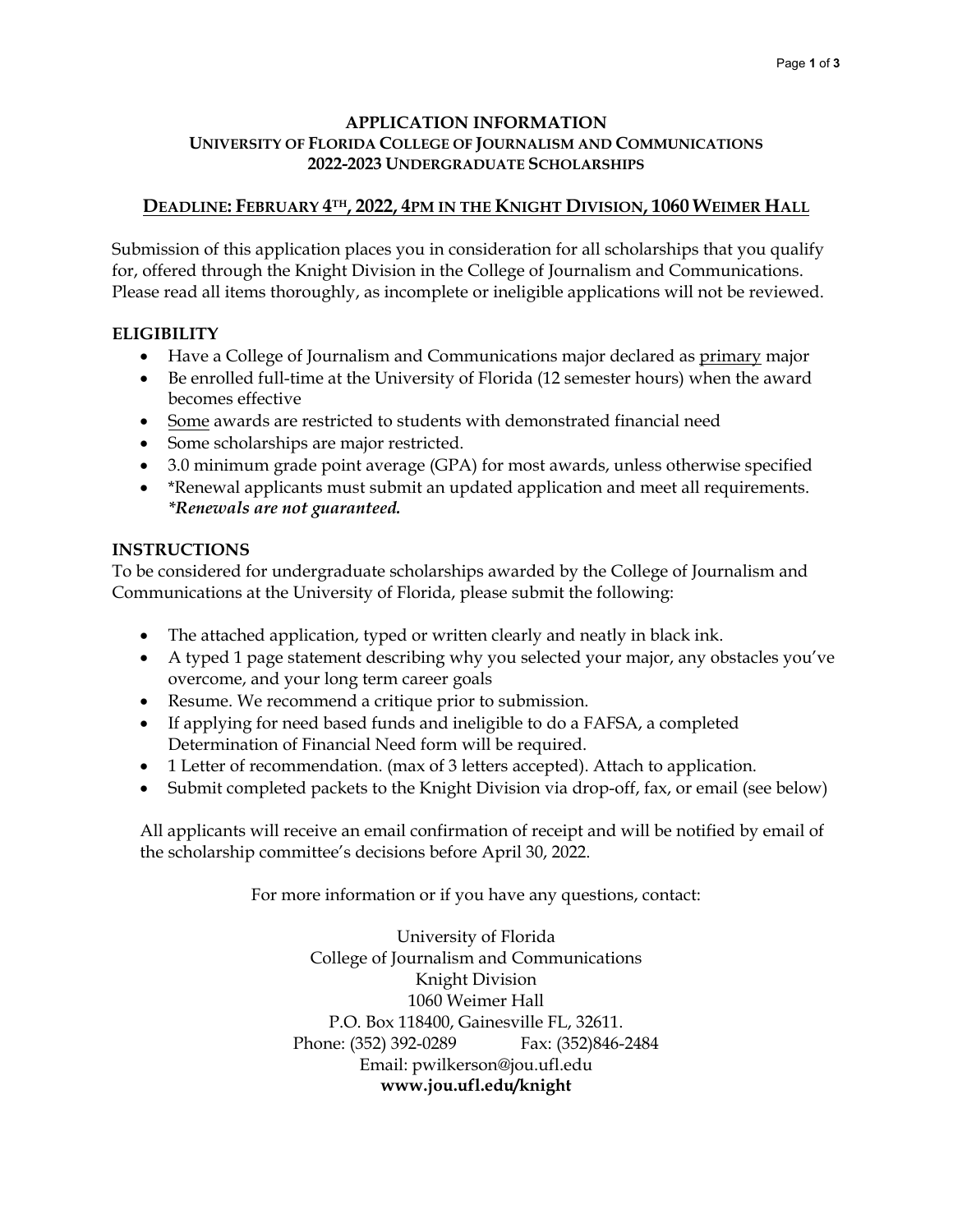| 2022-2023 UNDERGRADUATE SCHOLARSHIP APPLICATION<br>UNIVERSITY OF FLORIDA COLLEGE OF JOURNALISM AND COMMUNICATIONS<br><b>KNIGHT DIVISION FOR SCHOLARSHIPS AND STUDENT INCLUSION</b><br>www.jou.ufl.edu/Knight                                                                  |
|-------------------------------------------------------------------------------------------------------------------------------------------------------------------------------------------------------------------------------------------------------------------------------|
| Select One: _____New Application ______Renewal Application                                                                                                                                                                                                                    |
|                                                                                                                                                                                                                                                                               |
|                                                                                                                                                                                                                                                                               |
| Zip Code<br>City<br><b>State</b>                                                                                                                                                                                                                                              |
| Hometown, State, County (ex. Miami, FL, Dade) ___________________________________                                                                                                                                                                                             |
| (All notifications will be sent to this address)                                                                                                                                                                                                                              |
| This Box Is For Renewals Only:<br>What is the name of CJC scholarship you currently have for the 2021-22 school year?<br><u> 1989 - Johann Stoff, amerikansk politiker (d. 1989)</u><br>Will your major change for the Fall 2022 or Spring 2023 semesters? _____ No ______Yes |
| 1. What is your present (or intended) major beginning Fall 2022? (check one)                                                                                                                                                                                                  |
| _Advertising ____ Journalism _____ Public Relations _____ Media Production, Management,<br>& Technology                                                                                                                                                                       |
| 2. Expected graduation date (mo/yr): _________________<br>5. Gender: Male___ Female___                                                                                                                                                                                        |
| 3. Birth date __/ ___/ _____ Are you a U.S. Citizen or Resident Alien? Yes __ No____                                                                                                                                                                                          |
| 4. Race: White/Non-Hispanic_______ Black/African American________ International______                                                                                                                                                                                         |
| Hispanic American_________ Asian/Pacific Islander American__________ Native American_______                                                                                                                                                                                   |
| 5. Personal Status: Single______ Married_______ Divorced_______ Parent________ Veteran ______                                                                                                                                                                                 |
| 6. Affiliations: AIM___ Innovation Academy___ MFOS___ 1st Generation___ PACE___                                                                                                                                                                                               |
| 7. Registered with the Disability Resource Center? No__ Yes_ (attach accommodation letter)                                                                                                                                                                                    |
| 8. Are you registered for the Media Sales Certificate? No___ Yes___                                                                                                                                                                                                           |